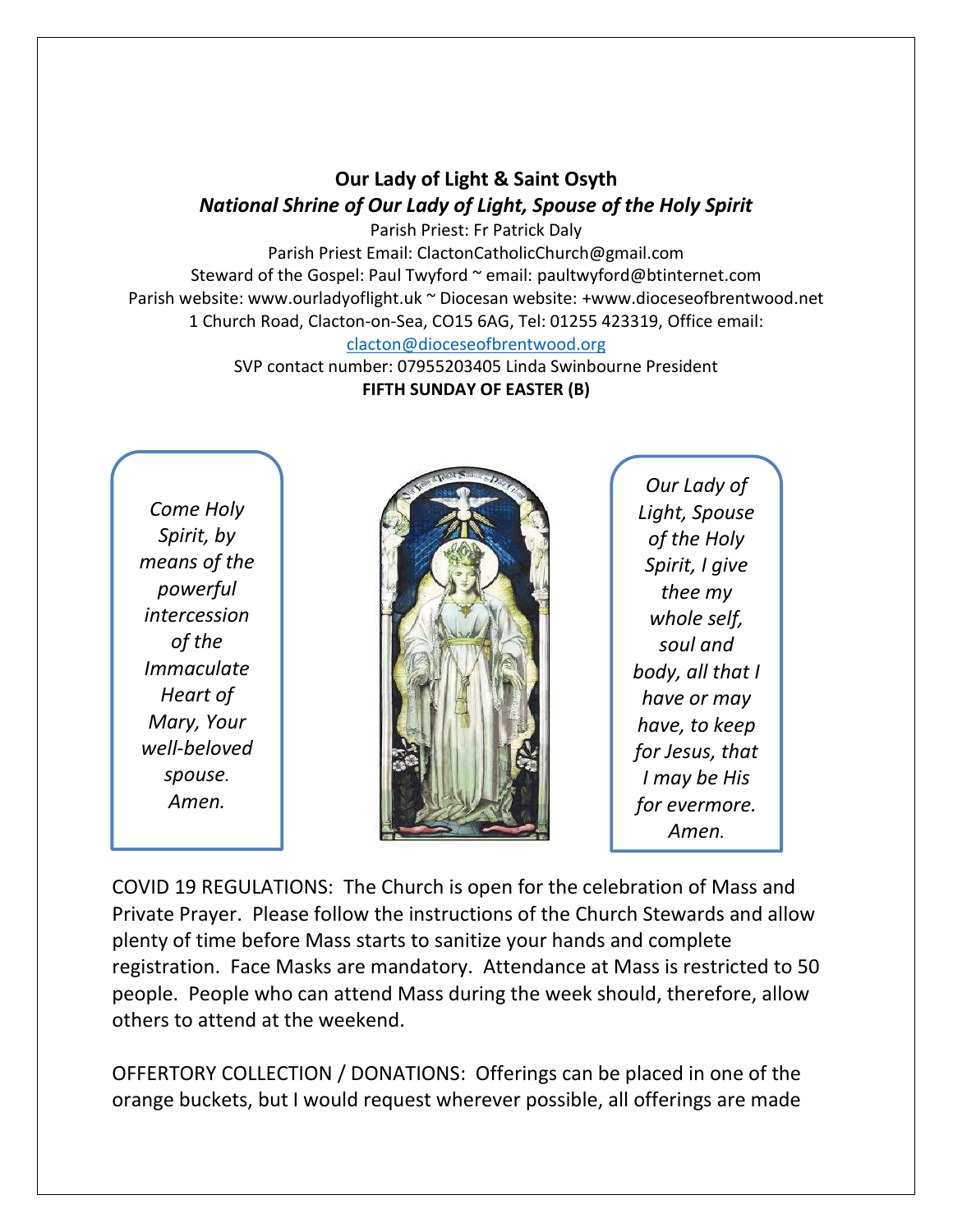electronically by standing order or via the donation button on the website. This will reduce the level of risk to our collection counters and those who will need to visit the bank. The bank details are: **Bank Title: Catholic Church Clacton-on-Sea, Sort Code 401322, Account Number: 41020463.** Members of the gift-aid scheme should quote their name and gift aid number in the Reference. Funds received last week:

Electronic Offerings £318.00 of which £105.00 was gift aided.

Collection Offerings £186.90 of which £110.00 was gift aided.

Thank you for your generosity, for Gift Aiding your offerings, and for your support of the parish. Fr Patrick.

## **THE DAY OF THE LORD: Reflection by the Bishops of England and Wales.**

Gathering as Bishops in Conference this week, we wish to pay tribute to all in the Catholic community who have shown such courage, generosity and understanding in the face of adversity this past year. Across England and Wales, families and parish communities have risen to the challenge of sustaining one another through times of great isolation, loneliness and grief in an impressive variety of ways, spiritual, emotional and practical. We thank all who have worked tirelessly in prisons, in hospitals, care-homes and across the medical profession for giving of themselves so generously. We thank all who have worked valiantly in our schools, facing unforeseen demands and meeting them with characteristic professionalism and dedication.

We wish also to pay tribute to those who have given of their time and energy to keep open our churches as havens of peace and prayer. Churches up and down the land have realised the vision of Pope Francis that they be like village-wells where the thirsty come to drink in the midst of their journey; and centres of "constant missionary outreach." We thank all who have developed diverse new patterns of outreach - of prayer, catechesis, study and spiritual solidarity; all who have made participation in the Mass possible through the internet.

Also prominent in this tribute should be thanks to all who have contributed to the immense effort of providing food for those most in need. The generosity shown in the distribution of so very many meals has given eloquent expression to the mercy, love and compassion which are at the very heart of God. Many have been touched by the joy of meeting Christ in the poor; and many of the poor by the joy of meeting Christ in selfless parishioners. The provision of food is often the first step into a deeper relationship of help and accompaniment, including the sharing of the gift of faith in our Blessed Lord. 'Vibrant' is a word which seems to have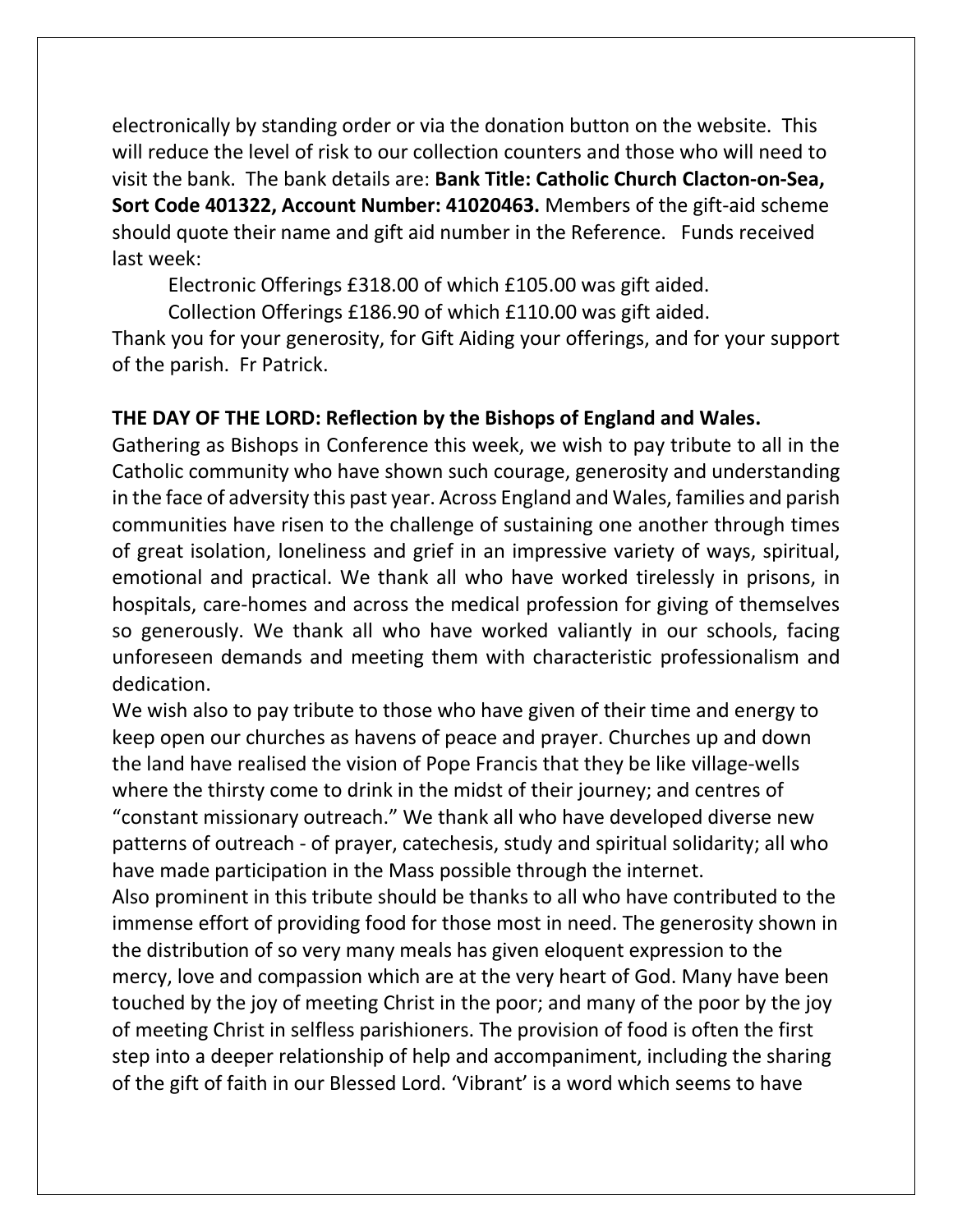characterised so many of our parishes throughout the pandemic. We wish to salute our priests in particular for the leadership they have shown in this time of crisis. We thank them for their deep devotion to both the liturgy and to their parishioners. We commend every priest who made of his parish "a 'sanctuary' open to all" and with a particular care for the poor; and the many Deacons who have exercised with such generosity their mission of charity.

What will be the pace of our emerging from this pandemic remains as yet unclear. What is clear is the challenge we face of bringing our communities and the practice of the faith to a still greater expression and strength. As your bishops, we are aware of a threefold pattern to this challenge.

a) There are the fearful and weary, anxious about coming into the enclosed spaces of our churches; those who have simply lost the habit of coming to church. Personal contact, clear reassurance, and sensitive invitations will all be needed. b) There are those who will have reassessed their pattern of life and priorities. The practice of faith within the community of the Catholic Church may not be among those priorities. A gap may have opened up, or widened, between the spiritual dimension of their lives and any communal expression of that spiritual quest. They represent a particular focus and concern for our outreach.

c) There are those whom we might describe as the 'Covid curious', those who have come into contact with the Catholic Church through our presence on the internet – a contact we may be able to develop through our continuing presence across diverse media platforms.

In facing these challenges, we are endowed with veritable treasures which serve to resource and enrich us. Among them are our schools, in which so many are regaining confidence to come together with others. We believe our schools can indeed be bridges back to church. There is also the remarkable work of social outreach which has grown exponentially during these long months of pandemic. On this, too, we must build. But the greatest treasure is, of course, the sacramental life of the Church, and, pre-eminently, the Eucharist.

It is the Eucharist, the celebration of the Mass, that makes the Church; and it is the Church, in the gift of the Holy Spirit, which makes the Eucharist. The Holy Sacrifice of the Mass is the lifeblood of the Church. It requires our active participation and, to be fully celebrated, our physical presence.

At this moment, then, we need to have in our sights the need to restore to its rightful centrality in our lives the Sunday Mass, encouraging each to take his or her place once again in the assembly of our brothers and sisters. We face the task of seeking to nurture the sense of Sunday as "a weekly gift from God to his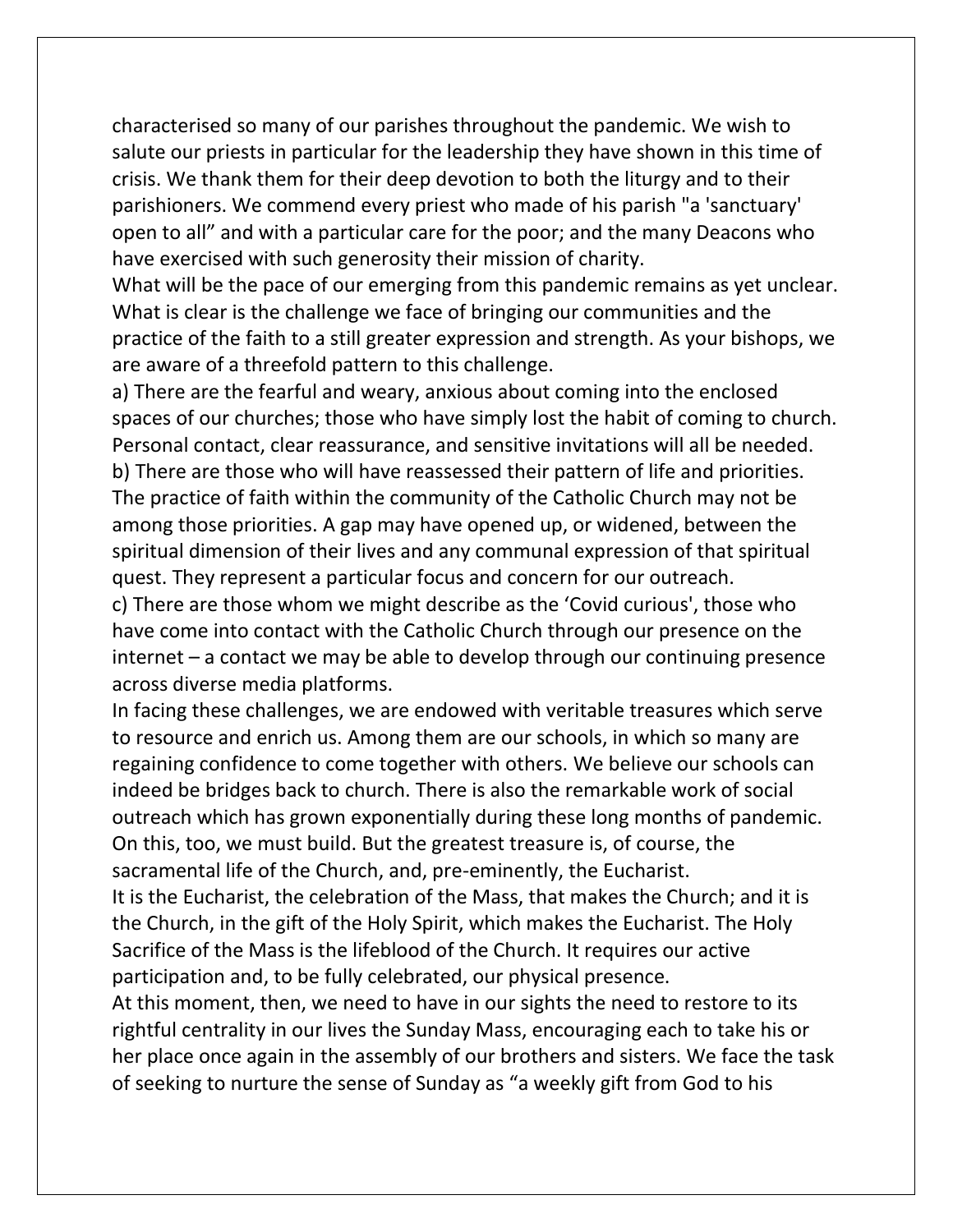people", and something we cannot do without; to see Sunday as the soul of the week, as giving light and meaning to all the responsibilities we live out each day; to see the Sunday Eucharist as food for the unique mission with which we have been endowed.

In the time to come we can do no better than to rekindle in our hearts, foster and encourage, a yearning for the Real Presence of the Lord and the practice of prayer before the Blessed Sacrament, a gift so deeply appreciated in these times of lockdown. We need to begin by fostering this in ourselves. For the Eucharist should be the cause of our deepest joy, our highest manner of offering thanks to God and for seeking his mercy and love. We need to make it the foundation stone of our lives.

The invitation to Sunday Mass resonates all the more deeply when we consider, as Pope St John Paul II reminds us in the Encyclical Letter Dies Domini, that the Sabbath rest is nothing if not a call to remember the gift of God's Creation. The Eucharist is indeed a celebration of the created world, called into life by the Eternal Word, for the bread and wine of the earth becomes the Body and Blood of Christ who is that same Lord of all life. The Christ to whom we come so close in the Eucharist must be the foundation of our strivings, not least in the urgent task we face of caring for creation and our environment.

Pope St John Paul II spoke of our amazement at the gift of the Mass and the abiding Presence of our Blessed Lord in the Sacrament of the Altar. Herein lies our treasure, enriching our relationship with Jesus and bringing together every aspect of our life and mission. This is such an important focus for our task in the coming months.

CAFOD THANK YOU: I have received a letter from CAFOD thanking the Parish for a donation of £418.82 from the Lenten Family Fast Day.

VACANCY: Brentwood Catholic Youth Service have a vacancy for an Assistant Manager at Walsingham House. Closing date 10<sup>th</sup> May.

POPE FRANCIS & THE CULTURE OF ENCOUNTER: 15<sup>th</sup> May 11am to 12.30. Dr Austern Ivereigh, biographer. Live stream: [www.whatgoodnews.org](http://www.whatgoodnews.org/)

VACANCY: Chaplaincy worker at St Benedict's Catholic College. See website: www.stbenedicts.essex.sch.uk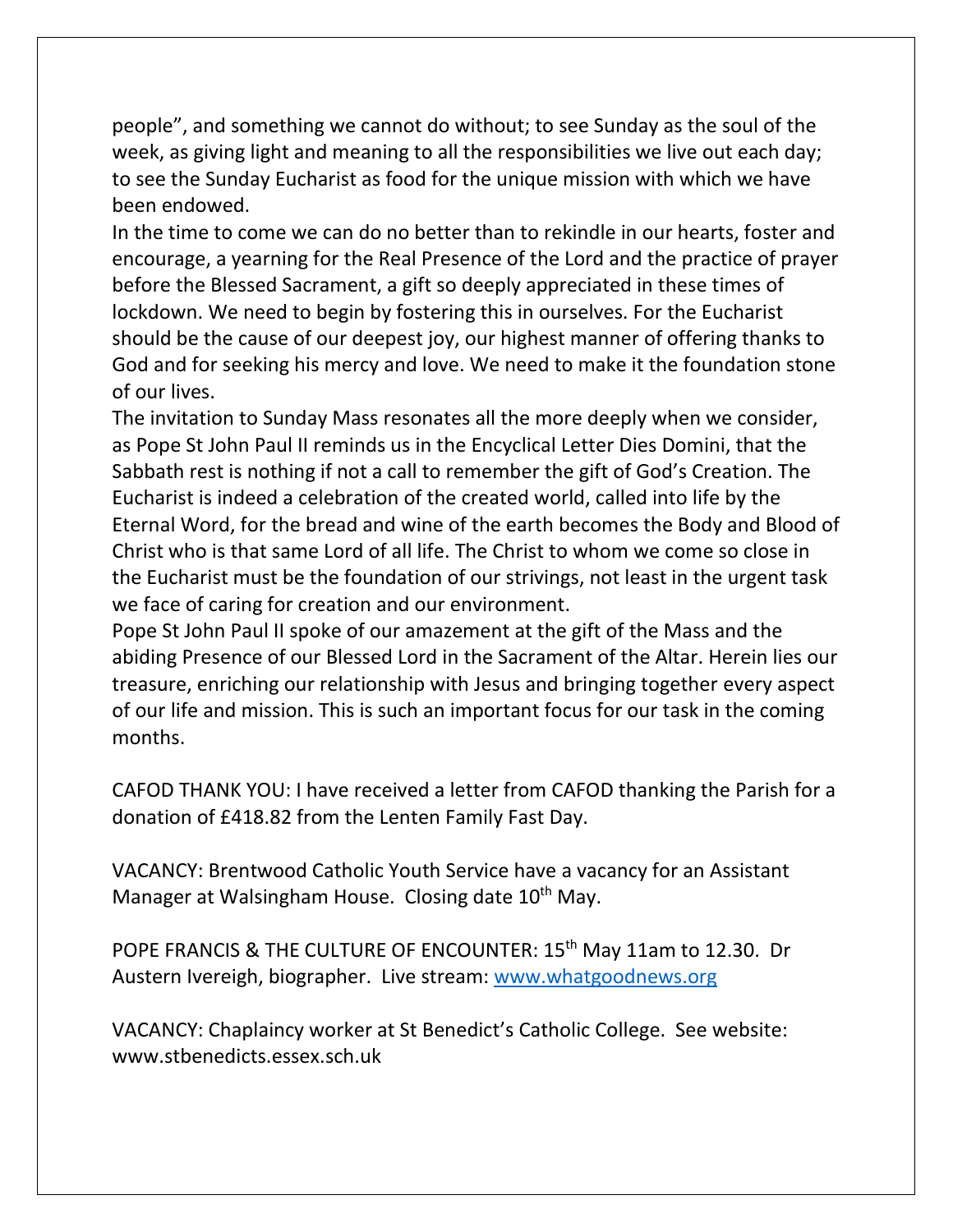| LNUNLN.                       |                       |                                 |  |
|-------------------------------|-----------------------|---------------------------------|--|
| Saturday 1 <sup>st</sup> May. | 9.30 am.              | <b>MASS: Christine Richards</b> |  |
| Memorial of St Joseph the     |                       | <b>RIP</b>                      |  |
| Worker.                       |                       | Theresa McCarron.               |  |
| Saturday 1 <sup>st</sup> May. | 11.00 am to 12.00     | <b>SACRAMENT OF</b>             |  |
|                               | am.                   | <b>RECONCILIATION:</b>          |  |
|                               |                       | Confessions will be heard       |  |
|                               |                       | in the Sacristy. Please tell    |  |
|                               |                       | the Steward that you wish       |  |
|                               |                       | to go to confession.            |  |
| Saturday 1 <sup>st</sup> May. | 11.00 am to 1.00 pm.  | Church is open for private      |  |
|                               |                       | prayer with Exposition of       |  |
|                               |                       | the Blessed Sacrament.          |  |
| Saturday 1 <sup>st</sup> May. | 6.00 pm.              | <b>MASS: Oliver Byrne RIP</b>   |  |
| Vigil Mass of the Fifth       |                       | May, Noel, Theresa &            |  |
| Sunday of Easter (B)          |                       | Pauline.                        |  |
| Sunday 2 <sup>nd</sup> May.   | 8.30 am.              | <b>MASS: Marie Reynolds</b>     |  |
| Fifth Sunday of Easter (B)    |                       | Intentions                      |  |
| <b>Vocations Sunday</b>       |                       | Catherine.                      |  |
| Sunday 2 <sup>nd</sup> May    | 10.30 am.             | <b>MASS: Frank McNicholas</b>   |  |
|                               | <b>FAMILY MASS</b>    | <b>RIP</b>                      |  |
|                               | Please note that this | Nicola.                         |  |
|                               | Mass is exclusively   |                                 |  |
|                               | for families with     |                                 |  |
|                               | young children.       |                                 |  |
| Monday 3 <sup>rd</sup> May    | 9.30 am.              | MASS: John Nagle RIP            |  |
| Feast of SS Philip & James,   |                       | Nicola                          |  |
| App                           |                       |                                 |  |
| Tuesday 4 <sup>th</sup> May   | 9.30 am.              | <b>MASS: Scott Rolfe RIP</b>    |  |
| <b>Feast of The English</b>   |                       | Family.                         |  |
| <b>Martyrs</b>                |                       |                                 |  |
| Friday 7 <sup>th</sup> May    | 9.30 am               | <b>MASS: Maureen Haugh RIP</b>  |  |
| <b>Memorial of St John</b>    |                       | <b>Eileen Morley</b>            |  |
| Payne, Pr, M.                 |                       |                                 |  |
| Saturday 8 <sup>th</sup> May. | 9.30 am.              | <b>MASS: Serena Deady RIP</b>   |  |
|                               |                       | Cooper Family.                  |  |

## **THE FOLLOWING MASSES WILL BE OPEN TO A MAXIMUM OF 50 PEOPLE IN THE CHURCH.**